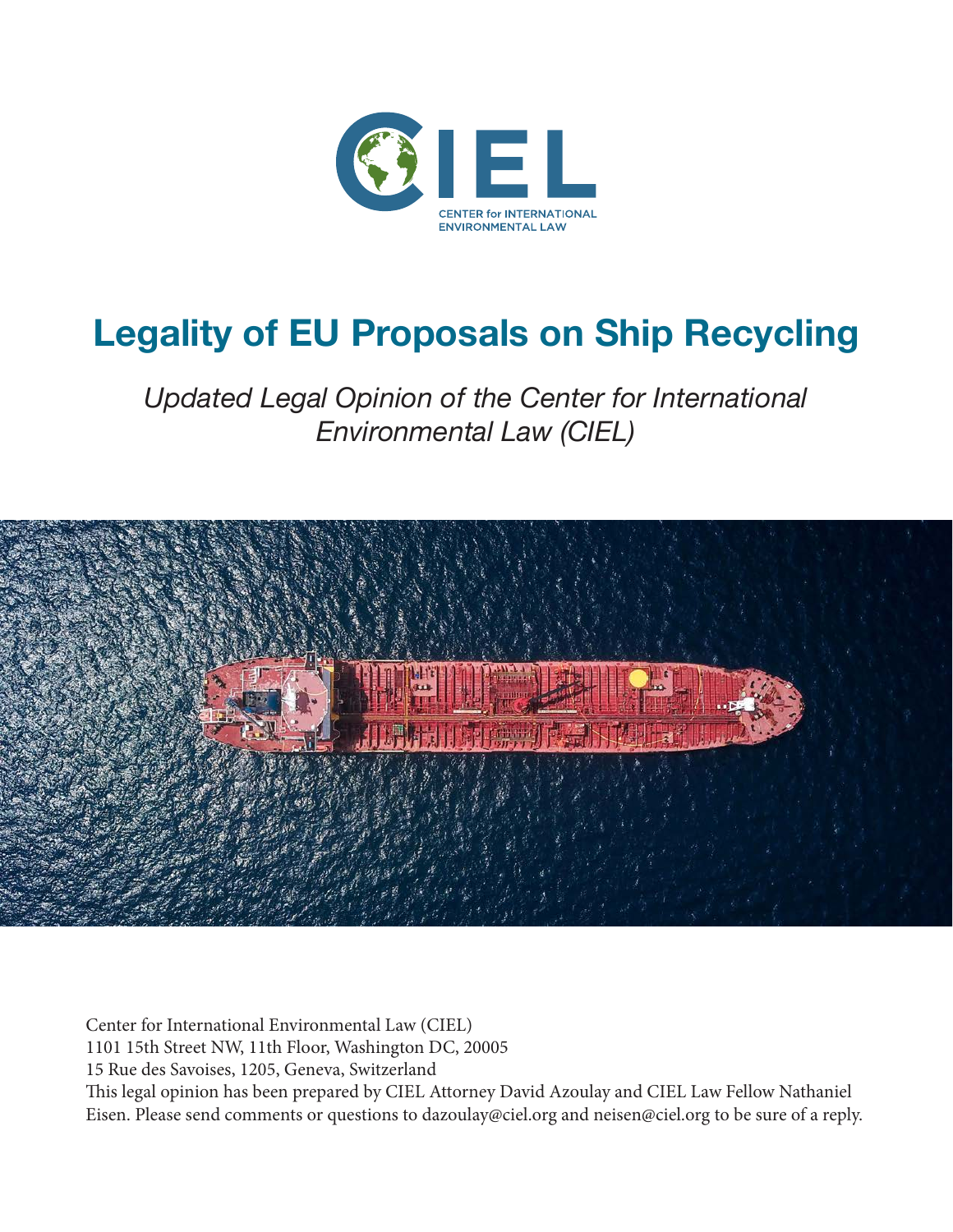

## I. **INTRODUCTION**

On November 20, 2013, the European Union adopted the Ship Recycling Regulation (SRR), which entered completely into force (as amended) in December 2018. The regulation was intended to integrate the provisions of the International Convention for the Safe and Environmentally Sound Recycling of Ships (the Hong Kong Convention)<sub>1</sub> into the law of the European Union (EU). To that effect, the EU removed ships flying an EU member state flag from the scope of application of the Waste Shipment Regulation (WSR)2 that currently implements the Basel Convention on the Control of Transboundary Movements of Hazardous Wastes and Their Disposal (Basel Convention).<sup>3</sup>

The SRR, among other things, creates a framework for exporting EU-flagged ships to facilities outside of the European Union or OECD, including facilities in developing countries, provided that these facilities are included on the European List of approved ship recycling facilities ("the European List"). Ship recycling facilities in India and China have applied to be listed as eligible facilities under the SRR, although none have been approved as of the time of writing.<sup>4</sup>

Furthermore, there is reported interest among EU institutions and member states in concluding bilateral or multilateral agreements with developing countries where the majority of unsafe ship recycling currently occurs, such as India, Pakistan, and Bangladesh. Such agreements would allow for the export to these countries of ships at the end of their lives. It is understood that the states and institutions would argue that such agreements would fulfill the provisions of Article 11 of the Basel Convention.

The Center for International Environmental Law (CIEL) conducted a complete analysis of the legality of the Ship Recycling Regulation at the time of its drafting, in which CIEL concluded that the Regulation's attempt to unilaterally exempt a certain category of hazardous waste covered by the Basel Convention, namely end-of-life ships, from the control mechanisms of the Convention is illegal under international and EU law.<sup>5</sup> CIEL stands by that analysis today. Our previous argumentation has become even more conclusive now that the Basel Ban Amendment, which prohibits the export of hazardous waste from the EU and OECD to non-EU/OECD countries, entered into force on

I.L.M. 657 (1989), Mar. 22, 1989, 1673 U.N.T.S. 125.

<sup>1</sup> [The Hong Kong International Convention for the Safe and Environmentally Sound Recycling of Ships,](http://www.basel.int/Portals/4/Basel%20Convention/docs/ships/HongKongConvention.pdf) 2009 has still not entered into force as it is still awaiting requisite ratifications by major flag and recycling states. 2 Regulation (EU) No [1257/2013 of the European Parliament and of the Council of 20](https://eur-lex.europa.eu/LexUriServ/LexUriServ.do?uri=OJ:L:2013:330:0001:0020:EN:PDF) November 2013 on ship recycling and amending Regulation (EC) No [1013/2006 and Directive 2009/16/EC Text with EEA relevance.](https://eur-lex.europa.eu/LexUriServ/LexUriServ.do?uri=OJ:L:2013:330:0001:0020:EN:PDF) 3 [Basel Convention on the Control of Transboundary Movements of Hazardous Wastes and Their Disposal,](http://www.basel.int/Portals/4/download.aspx?d=UNEP-CHW-IMPL-CONVTEXT.English.pdf) 28

<sup>4</sup> See "List of Applications Received from Yards Located in Third Countries," available at https://ec.europa.eu/environment/waste/ships/list.htm.

<sup>5</sup> Center for International Environmental Law, ["Legality of the EU Commission Proposal on Ship Recycling"](https://www.shipbreakingplatform.org/wp-content/uploads/2018/11/CIEL-legal-opinion-on-EU-Ships-Proposed-Regulation-12-Dec-2012.pdf) (Dec. 2012).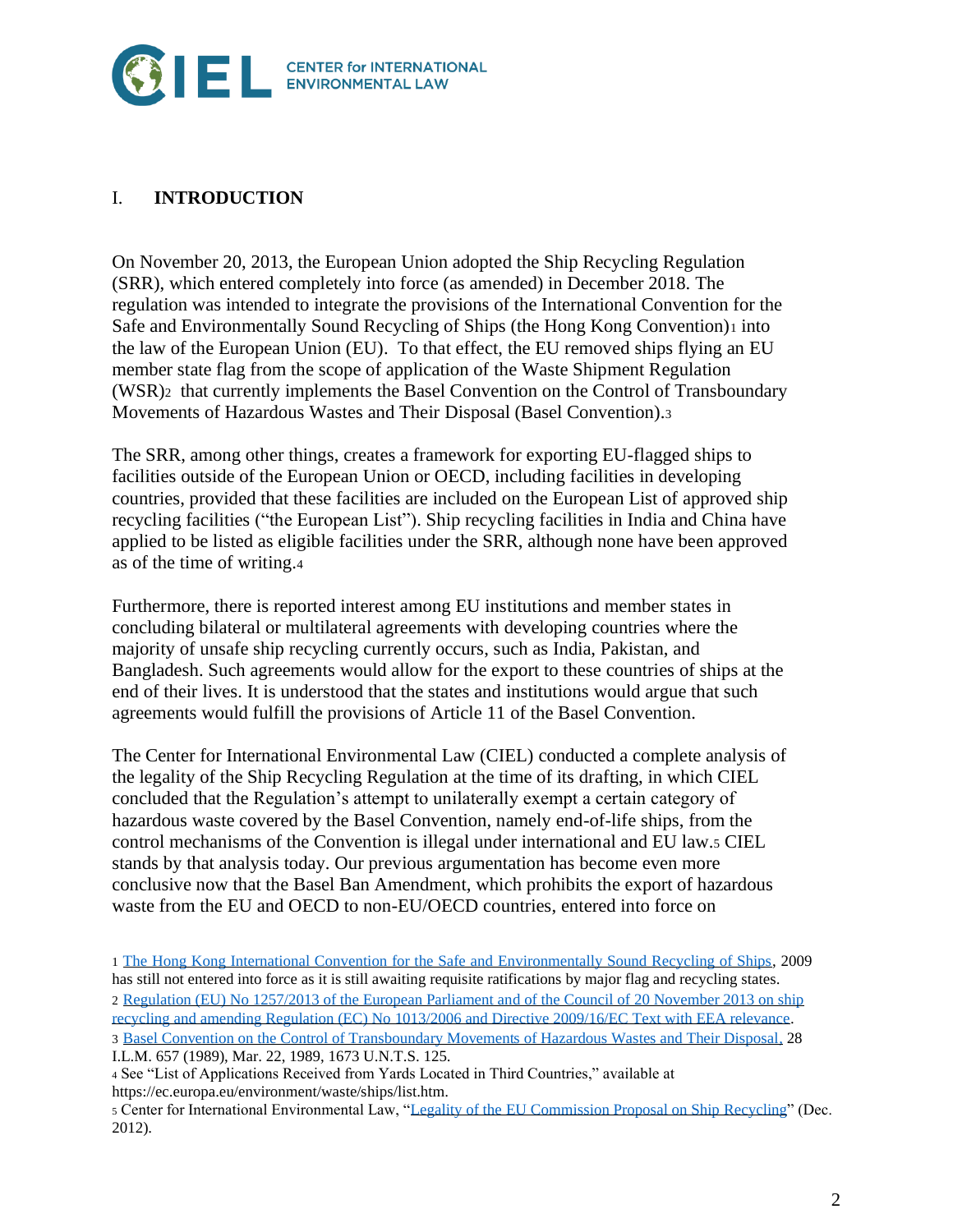

December 5, 2019.6 The present legal opinion will not repeat the points made in the 2012 legal opinion, with the hopes that the readers will avail themselves of that analysis.

Rather, this opinion focuses on two fundamental questions that have become even more important following the entry into force of the Ban Amendment:

- **1.** Would the inclusion of ship recycling facilities in developing countries on the European List under the SRR and the eventual export of EU-flagged ships to such shipyards be consistent with the obligations of the EU and its member states as Parties to the Basel Convention now that the Convention contains the Ban Amendment?
- **2.** Would the conclusion of a bilateral or multilateral agreement between the EU or its member states and developing countries that facilitates the export of end-of-life ships to those countries constitute a valid Article 11 agreement under the Basel Convention?

#### **II. THE EU AND ITS MEMBER STATES ARE BOUND BY THE BASEL CONVENTION, INCLUDING THE BASEL BAN AMENDMENT.**

#### **II.1 The Basel Convention**

The Basel Convention is the principal international legal instrument governing the control of transboundary movements of hazardous and other wastes and their disposal. The Convention was adopted in 1989 under the auspices of the UN Environment Programme and entered into force on May 5, 1992. The Basel Convention aims to protect human health and the environment against the adverse effects that may result from the generation and management of hazardous and other wastes. It specifically controls and limits the export of hazardous and other wastes, in particular from developed to developing countries, to ensure the environmentally sound management of waste.

The Basel Convention requires strict controls of transboundary movements of hazardous wastes either by way of 1) strict prohibitions or 2) via a control procedure known as prior informed consent (PIC) described in detail in Article 6.

<sup>6</sup> [The Basel Ban Amendment entered into force on December 5, 2019. 99](https://treaties.un.org/Pages/ViewDetails.aspx?src=TREATY&mtdsg_no=XXVII-3-a&chapter=27&clang=_en) Parties have so far ratified it. The Convention with this amendment inserted into it is now available online: <http://www.basel.int/TheConvention/Overview/TextoftheConvention/tabid/1275/Default.aspx>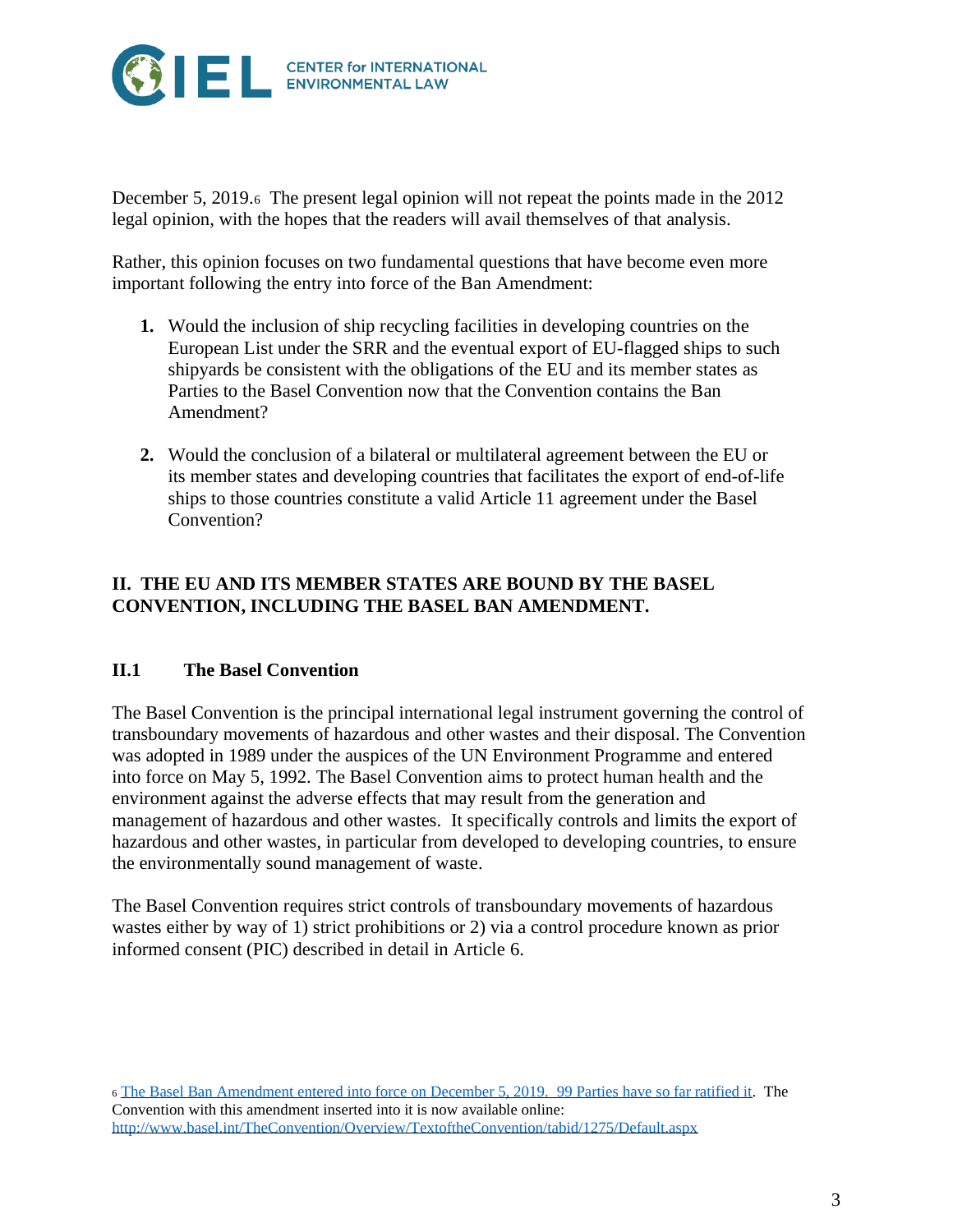

In particular, pursuant to the Ban Amendment, trade in hazardous waste from countries listed in the new Annex VII (i.e., EU, OECD, and Liechtenstein) to non-Annex VII countries, for any reason is prohibited.<sup>7</sup>

The Basel Convention also establishes an enforcement framework that requires State Parties to criminalize illegal shipments of hazardous and other wastes.<sup>13</sup>

#### **II.2 Ships are Hazardous Waste under the Basel Convention**

End-of-life ships are wastes that contain many hazardous materials.<sup>8</sup> They thus fall under the scope of application of the Basel Convention as hazardous waste. The Basel Conference of the Parties (COP) by Decision VII/26 of October 2004 affirmed this, stating that "many ships and other floating structures are known to contain hazardous materials and… such hazardous materials may become hazardous wastes as listed in the annexes to the Basel Convention," and "a ship may become waste as defined in Article 2 of the Basel Convention and (… ) at the same time it may be defined as a ship under other international rules."<sup>9</sup> The Basel Convention, therefore, unquestionably applies to the recycling and disposal of end-of-life ships

#### **II.3 The EU Implements the Basel Convention through the Waste Shipment Regulation but Illegally Exempts EU-flagged Ships**

The EU implements the Basel Convention through the Waste Shipment Regulation (WSR).<sup>10</sup>

The EU transposed the Ban Amendment into EU Law in 1997<sup>11</sup> even prior to its entry into global force. Article 36 of the current WSR provides for an absolute ban on the export of hazardous waste from EU member states to non-OECD countries.

The EU has previously endorsed the view that end-of-life ships fall under the Basel Convention's scope, and several MS court decisions have concluded that the Basel Convention and the EU regulations implementing it apply to end-of-life vessels destined for

<sup>7</sup> *Id.* Art. 4A. The full decision adopting the Basel Ban Amendment is available in Annex II of this opinion. <sup>8</sup> See M. Saraf et al, "Ship Breaking and Recycling Industry in India and Pakistan" Table 3.1 (World Bank Dec. 2010)

<sup>9</sup> This was confirmed by the Parties at their Tenth Conference in Decision X/17, which "[a]cknowledges that the Basel Convention should continue to assist countries to apply the Basel Convention as it relates to ships." <sup>10</sup> [Regulation \(EC\) No 1013/2006 of the European Parliament and of the Council of 14 June 2006 on shipments of](https://eur-lex.europa.eu/legal-content/EN/ALL/?uri=CELEX%3A32006R1013)  [waste.](https://eur-lex.europa.eu/legal-content/EN/ALL/?uri=CELEX%3A32006R1013)

<sup>11</sup> Council Decision 97/640/EC [\(8\)](https://eur-lex.europa.eu/legal-content/EN/TXT/?qid=1454069470717&uri=CELEX:32006R1013#ntr8-L_2006190EN.01000101-E0008) concerned the approval, on behalf of the Community, of the amendment to the Basel Convention, as laid down in Decision III/1 of the Conference of the Parties. Regulation (EEC) No 259/93 was amended accordingly by Council Regulation (EC) No 120/97 [\(9\).](https://eur-lex.europa.eu/legal-content/EN/TXT/?qid=1454069470717&uri=CELEX:32006R1013#ntr9-L_2006190EN.01000101-E0009)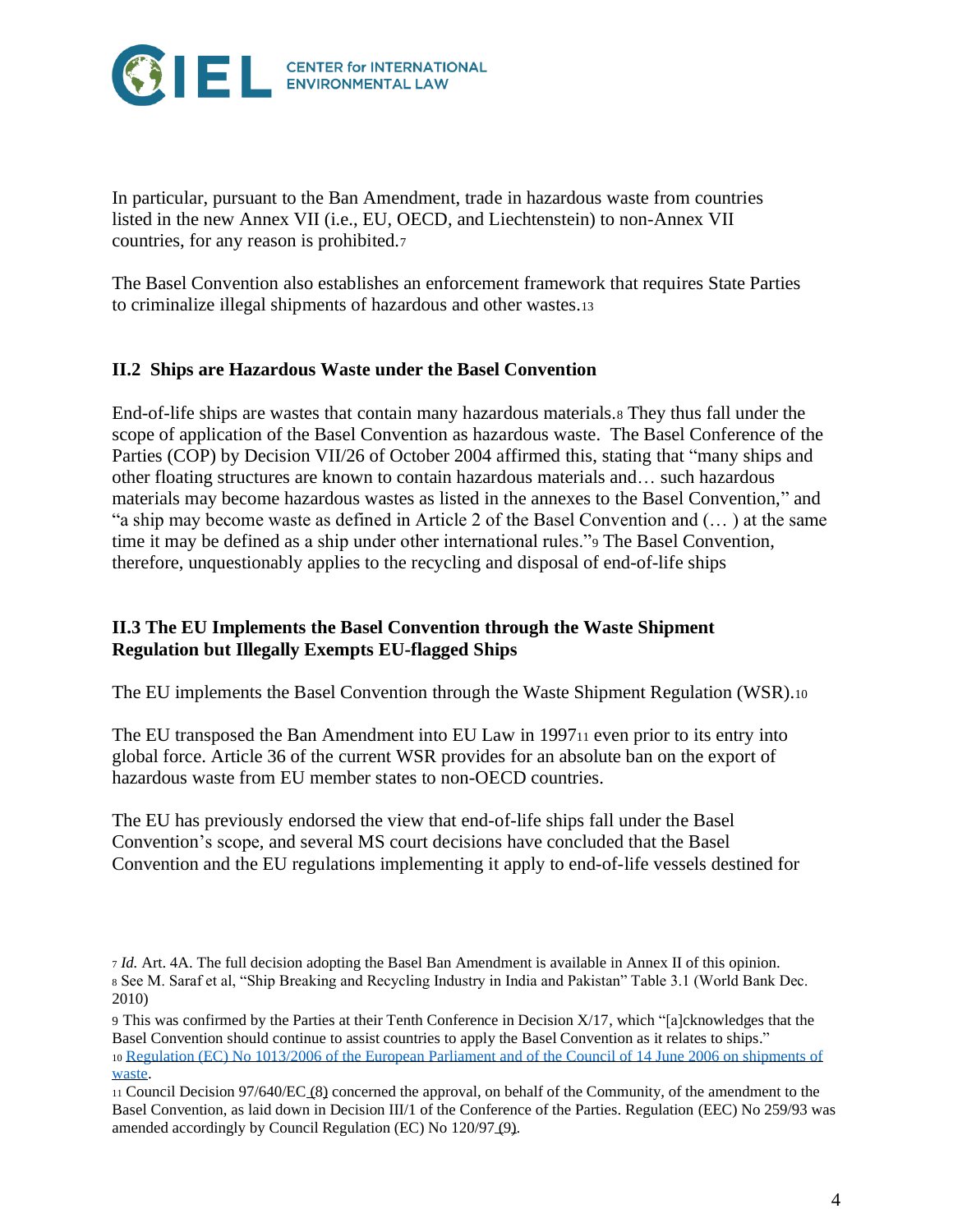

scrapping or recycling.<sup>12</sup> Such end-of-life ships are hazardous waste and are therefore *a priori* subject to the prohibition of Article 36 of the WSR.

However, by adopting the SRR, the EU chose to unilaterally exempt EU-flagged vessels from the scope of the existing WSR. Ships exported for recycling from the EU *not* flying an EU flag are still covered under the WSR. In doing so, the EU unilaterally created an illegal exemption to the implementation of the Basel Regime for certain categories of hazardous waste with no adequate justification.13

#### **III. THERE REMAINS NO LEGAL MEANS FOR THE EU TO EXPORT END OF LIFE SHIPS FOR DISPOSAL TO DEVELOPING COUNTRIES**

#### **III.1 The EU May Not List Shipyards in Developing Countries on the EU List Under the SRR**

The SRR includes a process to include ship recycling facilities to a list of approved facilities where EU-flagged ship can be sent for recycling and disposal. Several facilities located in China and India have applied for inclusion on the European List and indeed the European Commission has visited several of these facilities with a view to their possible inclusion. Yet, inclusion of ship recycling facilities located in developing countries on the European List and the eventual export of EU-flagged ships to such facilities would be illegal under both EU and international law.

The Basel Convention is an international treaty that creates obligations for the Parties under public international law. Under the international law of treaties, a Party cannot derogate unilaterally from a treaty or even from a single provision of a treaty unless the treaty in question expressly provides for reservations and the Party has announced its reservation in accordance with the procedures in the Vienna Convention.<sup>14</sup> The Basel Convention does not accept reservations.<sup>15</sup> Accordingly, the EU cannot unilaterally depart from obligations established under the Basel Convention to which it is a Party.

The Basel Convention now expressly prohibits the export of hazardous waste, including end of life ships, from Annex VII countries to non-Annex VII countries. Listing ship recycling facilities in developing countries on the European List would allow the export of end-of-life EU-flagged ships to such facilities and thus violate the EU's obligation to adhere in good faith to the

<sup>12</sup> The Sandrien Case (2002), Council of State of The Hague, case number: 200105168/2, June 19, 2002; the Clemenceau Case (2005), Conseil d'Etat, contentieux n. 288801, 6eme et 1ere sous-sections reunies, Lecture du 15 Fevrier 2006; the Otopan Case (2007), Council of State of The Hague, case number: 200606331/1, February 21, 2007; the Seatrade Case (2018), the District Court of Rotterdam ECLI:NL:RBROT:2018:2108, 15 March 2018.

<sup>13</sup> [Center for International Environmental Law, "Legality of the EU Commission Proposal on Ship Recycling" \(Dec.](https://www.shipbreakingplatform.org/wp-content/uploads/2018/11/CIEL-legal-opinion-on-EU-Ships-Proposed-Regulation-12-Dec-2012.pdf)  [2012\).](https://www.shipbreakingplatform.org/wp-content/uploads/2018/11/CIEL-legal-opinion-on-EU-Ships-Proposed-Regulation-12-Dec-2012.pdf)

<sup>14</sup> Arts. 19-23.

<sup>15</sup> Art. 26(1) of the Basel Convention clearly provides that "[n]o reservation or exception may be made to this Convention."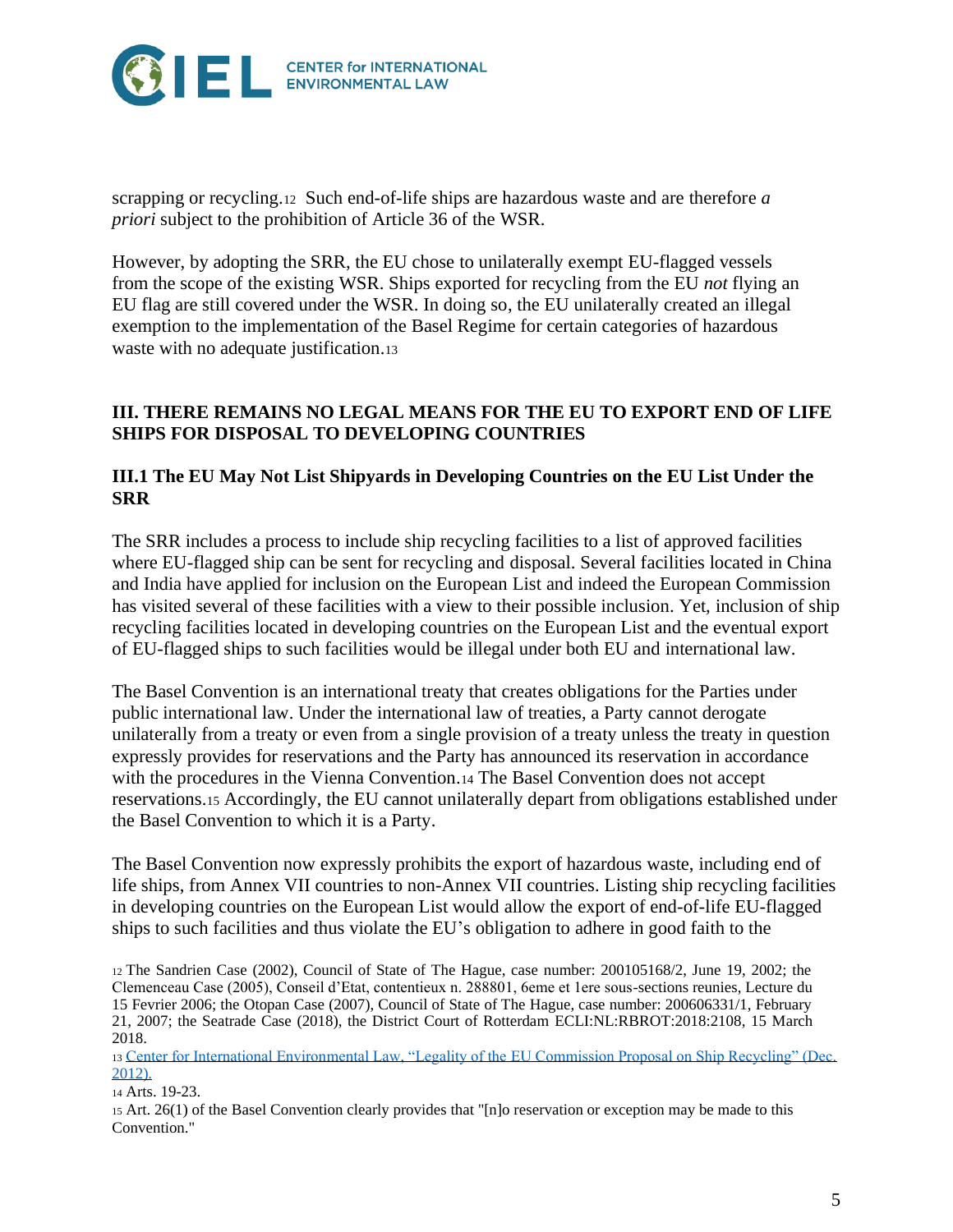

provisions of the Basel Convention that prohibit the export of ships from the EU to these countries.<sup>16</sup> The actual export of EU-flagged ships to these shipyards pursuant to the SRR would be a clear violation of the EU's international obligations under the Basel Convention.

### **III.2 The Relevance of Article 11**

The Basel Convention *does* permit parties to enter into separate agreements concerning the movements of waste with parties or non-parties. Those agreements must comply with Article 11 of the Basel Convention.

Article 11 permits,

"bilateral, multilateral, or regional agreements or arrangements regarding transboundary movement of hazardous wastes or other wastes with Parties or non-Parties provided that such agreements or arrangements do not derogate from the environmentally sound management of hazardous wastes and other wastes as required by this Convention. These agreements or arrangements shall stipulate provisions which are not less environmentally sound than those provided for by this Convention in particular taking into account the interest of developing countries."<sup>17</sup>

Therefore, in order to be valid, an Article 11 agreement must establish an equivalent level of protection and control as that established under the Basel Convention, "in particular taking into account the interests of developing countries."<sup>18</sup> The SRR fails this test for three reasons.

First, the SRR section permitting export to qualified facilities in third party states for recycling is not an agreement with those states. It cannot, therefore, satisfy the threshold requirement of Article 11, namely being a bilateral, multilateral, or regional agreement or arrangement. The mere fact that the SRR contains provisions requiring a ship disposal facility located in a third party to "identify the permit, license or authorisation granted by its competent authorities to conduct the ship recycling"<sup>19</sup> does not transform the SRR into an agreement or arrangement with the third-party state.

Second, even if the SRR *were* considered a multilateral agreement or arrangement under Article 11 of the Basel Convention and included ship recycling states outside of the EU, it would not meet the further requirement of Article 11 of establishing an equivalent level of protection and control, taking into account the interests of developing countries. The Basel Ban Amendment was formulated based on an explicit "recogni[tion] that transboundary movements of hazardous wastes, especially to developing countries, have a high risk of not constituting an

<sup>16</sup> *See* Vienna Convention on the Law of Treaties Art. 26.

<sup>17</sup> Basel Convention on the Control of Transboundary Movements of Hazardous Wastes and Their Disposal Art. 11. <sup>18</sup> *Id.*

<sup>19</sup> Regulation (EU) No 1257/2013 of the European Parliament and of the Council of 20 November 2013 on ship recycling Art. 15.2(a)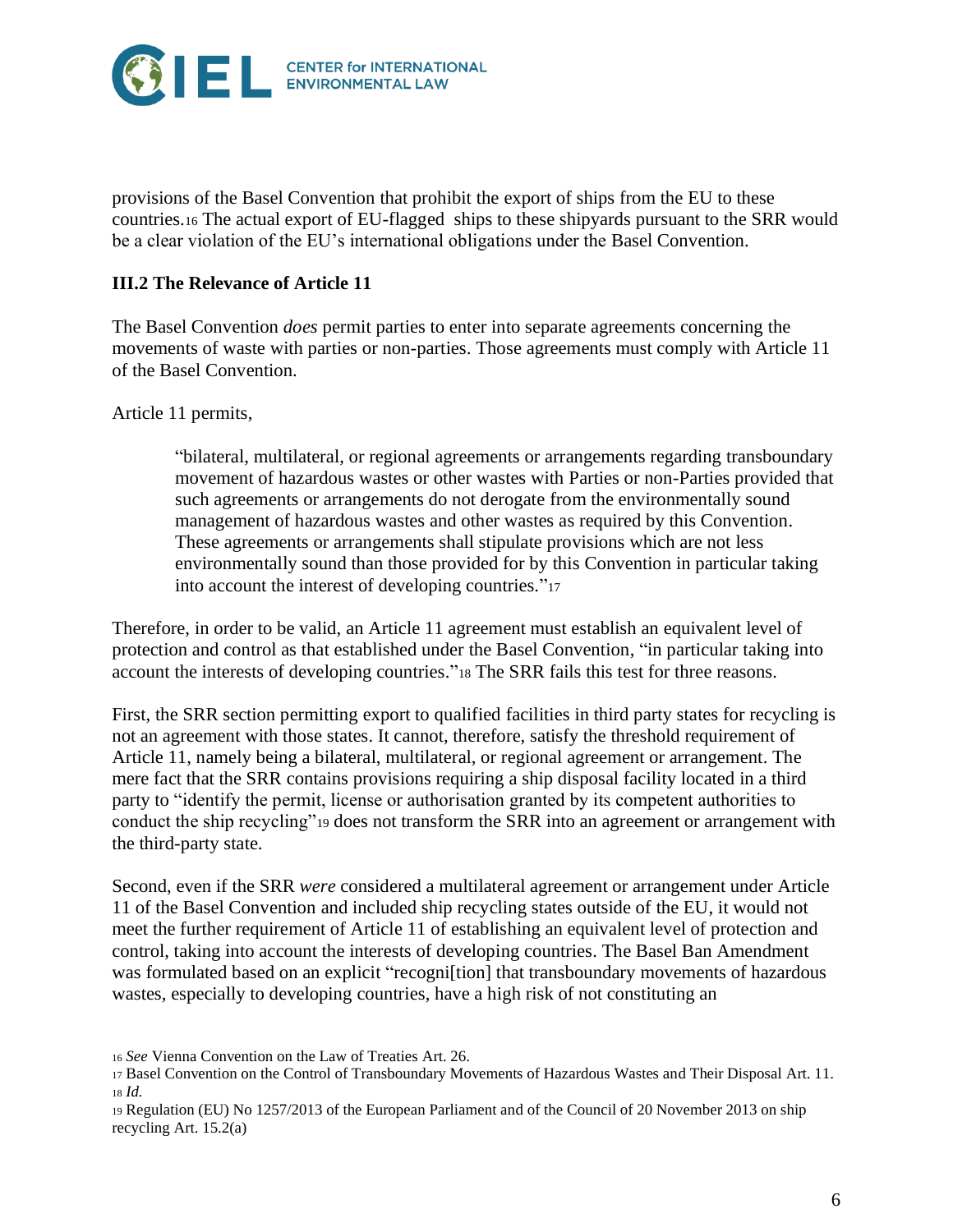

environmentally sound management of hazardous wastes as required by this Convention*.*"<sup>20</sup> This recognition led Parties to the Basel Convention to adopt the complete ban on exports of hazardous waste rather than any other system of control. In contravention of these goals, the SRR facilitates the export of hazardous wastes from developed to developing countries, whereas the Basel Convention as amended by new Article 4A clearly forbids it. An agreement that facilitates an activity the parties have deemed to be so risky as to require a complete ban absolutely cannot be argued to provide an equivalent level of control to that ban.

This view was already articulated clearly by the Legal Service of the European Council in their opinion of November 28, 2012:

"The most obvious difficulty with [arguing that the Ship Recycling Regulation complies with the Basel Ban Amendment], however, is that it amounts to arguing that the proposed regulation's provisions concerning the recycling of ships in, for example, China or India, "... are not less environmentally sound..." than the outright ban required by the Ban Amendment in respect of those two States. Conceptually, a prohibition appears on the face of it to be more protective of the environment than a regime of managed exports of hazardous waste. Moreover, this appears to be precisely the concern recognised by the new preambular paragraph 7bis…."<sup>21</sup>

Indeed, the Legal Service stated in their conclusion that,

"it would be difficult for the Member States and the EU to rely on Article 11 of the Basel Convention, as regards the Ban Amendment, once that amendment enters into force, particularly in the absence of any appropriate interpretative Decision of the Basel Convention COP."22

Finally, as indicated in CIEL's legal analysis of December 2012, the other provisions of the SRR and the HKC it purports to implement also do not provide an equivalent level of control and enforcement to the Basel Convention, in particular with respect to: The rights of states to deny export and import of particular ships out of and into their territory (i.e., prior informed consent); the obligations for downstream management of waste beyond the ship-recycling facility; and the failure to criminalize illegal exports of hazardous waste or require re-importation to the exporting country of such shipments.<sup>23</sup> Indeed, the parties to the Basel Convention explicitly refused to endorse the view that the Hong Kong Convention (which the SRR largely mirrors)

<sup>20</sup> Preambular paragraph 7 bis, added with the Basel Ban Amendment.

<sup>21</sup> [Council of the European Union, Legal Services, 28 November 2012, 16995/12. Proposal for a Regulation of the](http://wiki.ban.org/images/a/a8/Council_Legal_Services_Opinion.pdf)  [European Parliament and of the Council on ship recycling -](http://wiki.ban.org/images/a/a8/Council_Legal_Services_Opinion.pdf) relationship between Regulation 1013/2006 on waste [shipments, the Basel Convention.](http://wiki.ban.org/images/a/a8/Council_Legal_Services_Opinion.pdf)

<sup>22</sup> *Id.*

<sup>23</sup> See Art. 10 of the Hong Kong Convention calling only for "sanctions" that are "adequate in severity to discourage violations of this Convention" and Art. 22 of the Ship Recycling Regulation calling only for unspecified "penalties" that are "effective, proportionate and dissuasive."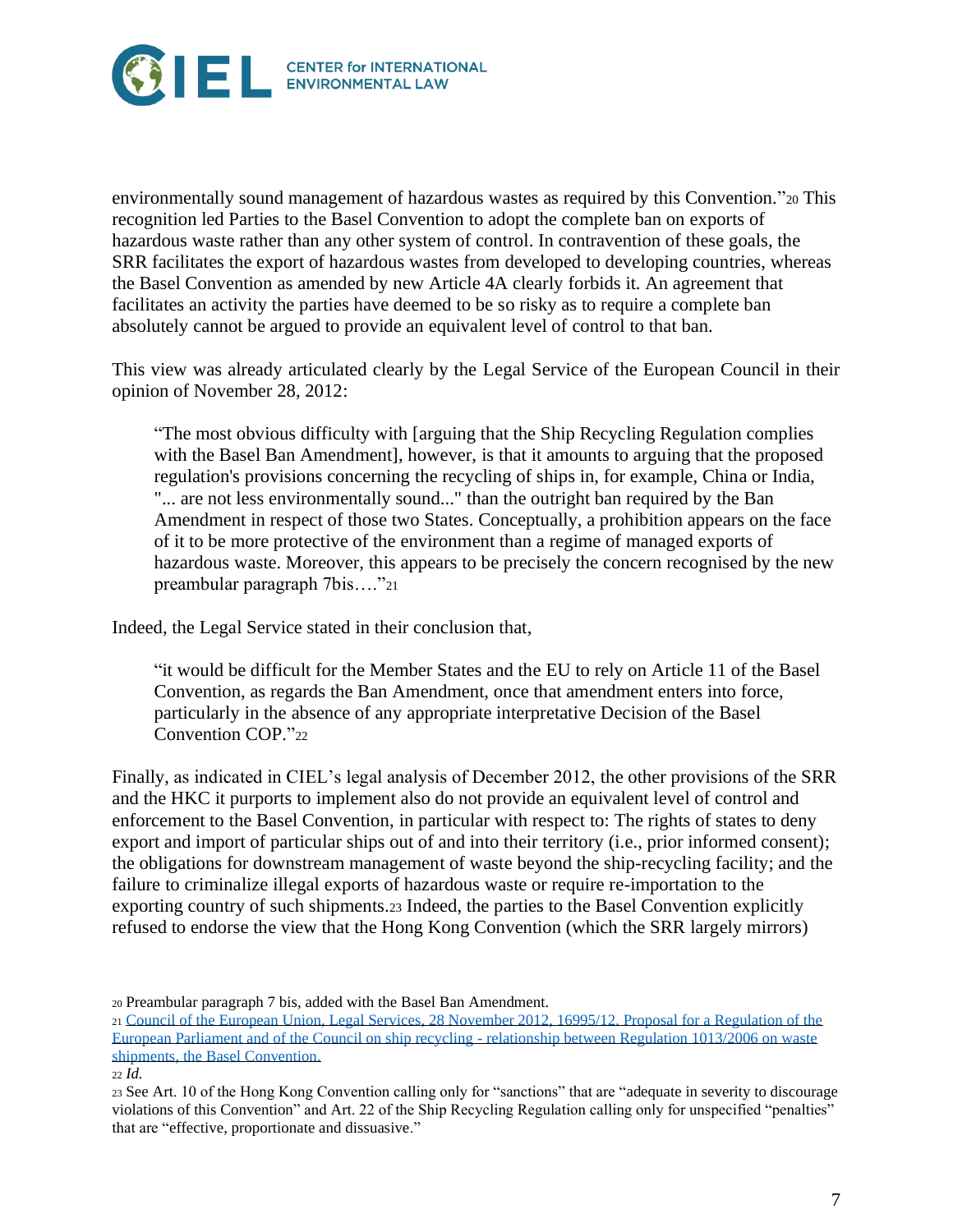

provides an equivalent level of control via Decision X/17 in October 2011.<sup>24</sup>

#### **III.3 Bilateral Agreements to Export Ships to Developing Countries Would Also Violate the Basel Convention**

Given the impermissibility of relying on the SRR to export ships to developing countries, EU member states and institutions have expressed interest in concluding agreements with those countries, separately or in combination with the listing of facilities in the European List. This approach likewise is a clear violation of the Basel Convention, in particular Article 4A and Article 11.

Article 11 of the Basel Convention is the only mechanism by which Parties to the Convention may enter into other international agreements with Parties or non-Parties that regulate the transboundary movement of hazardous waste. Any bilateral arrangements between the EU or its member states and non-EU/OECD countries for the trade of end-of-life ships must, therefore, comply with the provisions of Article 11 of the Basel Convention. And, Article 11 requires such agreements to establish an equivalent level of protection and control as that established under the Basel Convention. For the reasons described above, any agreement that permits the export of end-of-life ships from EU member states to non-Annex VII Parties does not, and cannot under any circumstances, be considered to provide an equivalent level of protection to the ban now incorporated as Article 4A.

This legal interpretation was, in fact, already examined and endorsed by the Council of Ministers of the Environment in their meeting of October 6, 1995 when they weighed whether Article 11 could ever be used to circumvent the recently (at that time) adopted Ban Amendment. Their conclusion was affirmed very clearly by the former head of the Legal Unit and contemporaneous head of the Waste Management Unit within DG-Environment, who expressly indicated in a letter to the UNEP Executive Secretary that "*any derogation from the general obligation of Article 4A by way of a bilateral, multilateral or regional agreement or arrangement would be a violation of the spirit and the provisions of the Convention.*"<sup>25</sup>

## **V. CONCLUSION**

This analysis of the coherency and legality of EU law and proposals to utilize Article 11 to enable EU Member States' trade in hazardous waste ships with non-Annex VII countries supports the following conclusions:

<sup>24</sup> Decision CP.X/17 (2011): " Notes that, while some parties believe that the Hong Kong International Convention for the Safe and Environmentally Sound Recycling of Ships provides an equivalent level of control and enforcement to that established under the Basel Convention on the Control of Transboundary Movements of Hazardous Wastes and Their Disposal, some parties do not believe this to be the case."

<sup>25</sup> See letter from Dr Kramer available in Appendix I to this legal opinion.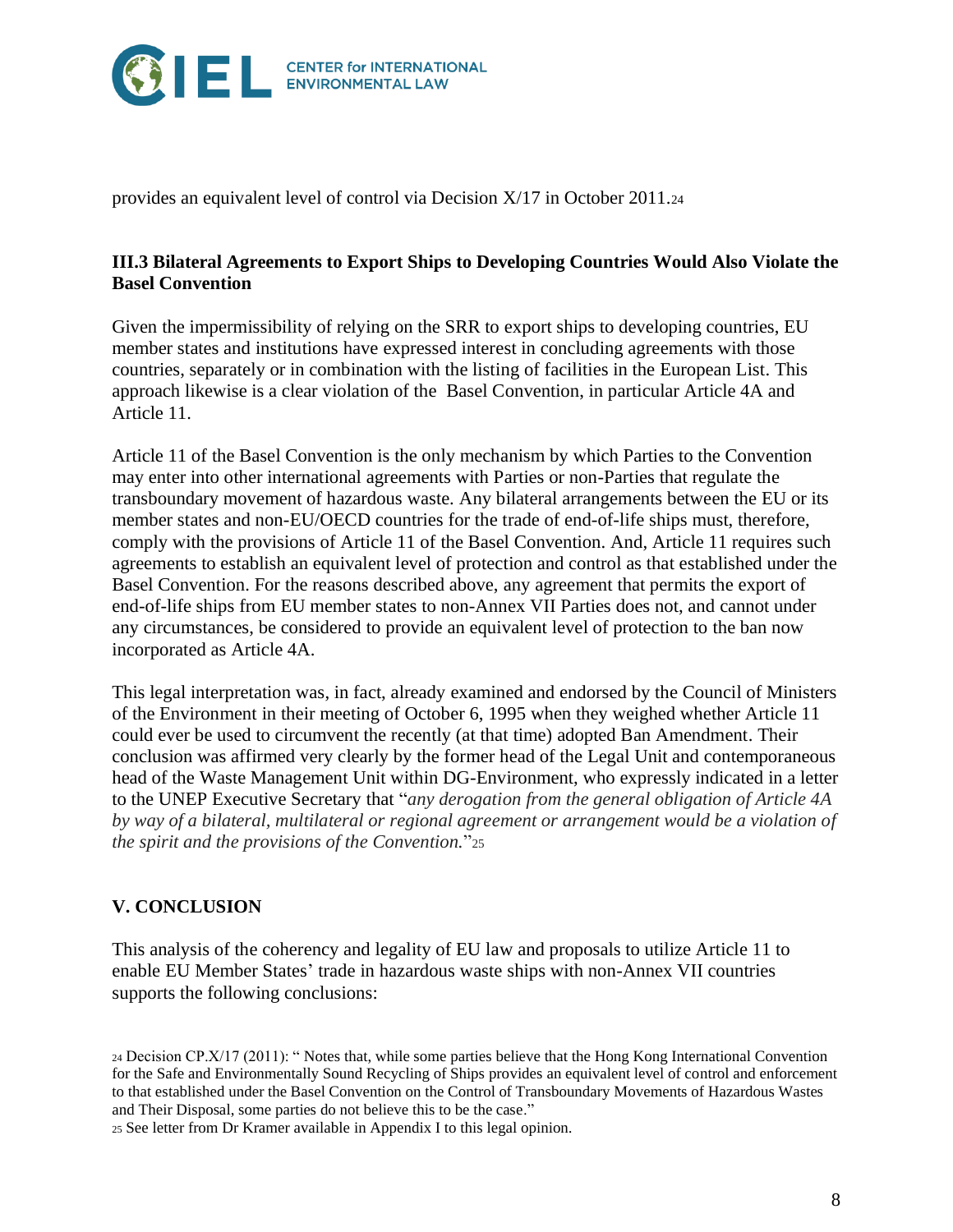

1. End-of-life vessels constitute Basel waste and are thus subject to the mechanisms of control set forth in the Basel Convention and relevant EU law implementing that treaty.

2. Neither the EU nor its Member States may unilaterally derogate from the Basel Convention obligations. They must apply the Basel Convention mechanisms of control, including the mechanism now found in Article 4a (the Basel Ban), to Basel covered waste, including end-of-life ships.

3. The inclusion of ship recycling facilities located in non-Annex VII countries on the European List of approved facilities under the SRR and the eventual export of EU-flagged ships to such shipyards is illegal under EU and international law.

4. The conclusion of bilateral or multilateral agreements between the EU or its member states and developing countries that facilitate the export of end-of-life ships to those countries would not be consistent with the provisions of Article 11 of the Basel Convention, and the eventual export of EU-flagged ships pursuant to such agreements is illegal under EU and international law.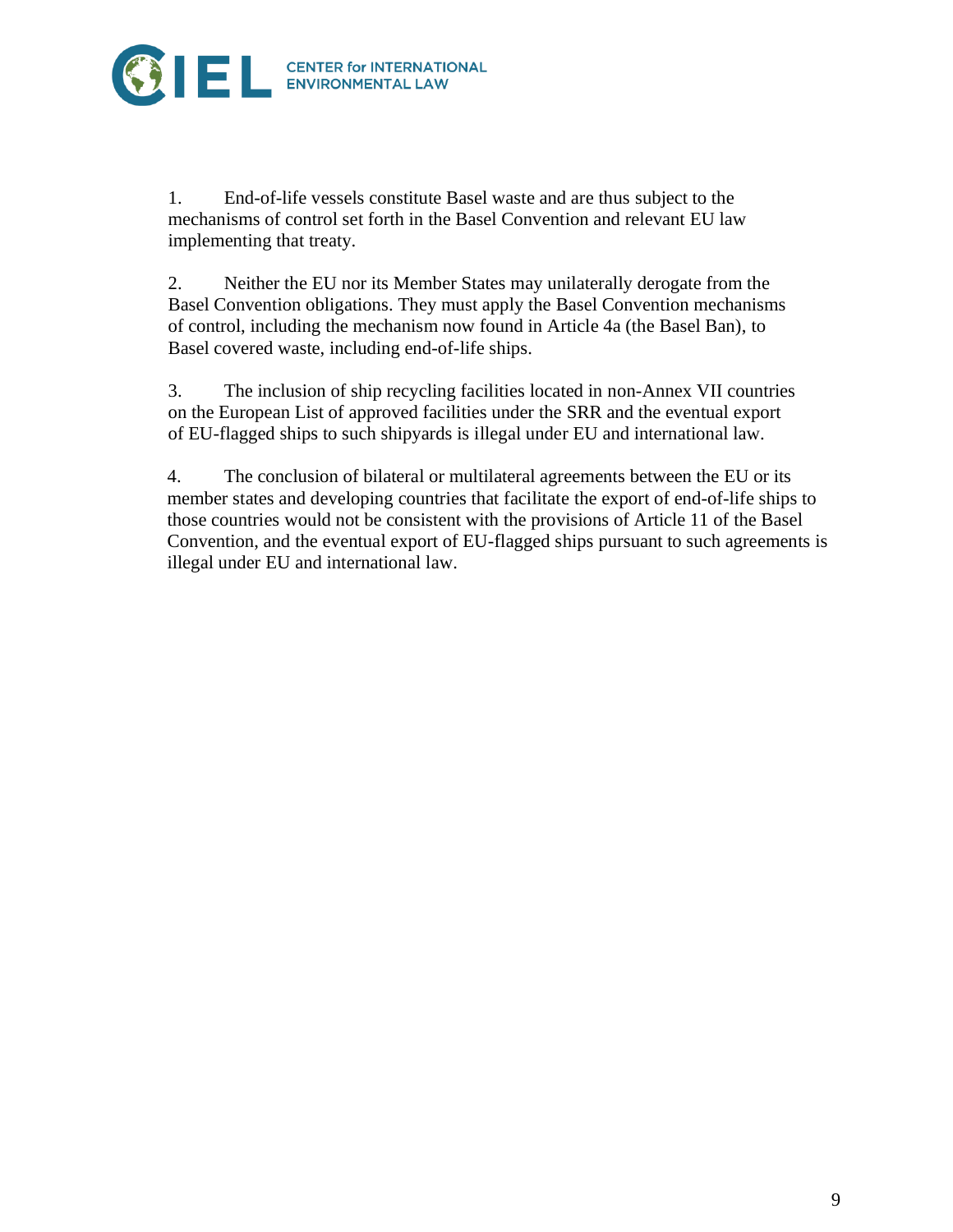# Appendix I

European Commission Directorate-General Environment, Nuclear Safety and Civil Protection XI.E.3 Waste Management Policy

Dr. I. Rummel-Bulska Executive Secretary, UNEP/SBC 15, Chemin des Anémones CH - 1211, Geneva 10

Dear Dr. Rummel-Bulska,

Thank you for your letter of 19 December 1995 by which you request input to the work of the Technical Working Group regarding technical guidelines for the conclusion of agreements or arrangements concerning the transboundary movements of hazardous waste. In reaction, I would like to make the following observations.

1. By means of Decision III/1, the Third Conference of the Parties adopted an amendment to the Basel Convention in the form of a new Article 4A. In accordance with this new Article 4A, Parties listed in Annex VII shall prohibit all transboundary movements of hazardous wastes to States not listed in Annex VII, with immediate effect when destined for disposal and as of 1998 when destined for recovery. For example, a Member State of the European Community, as a Party to the Convention, will be obliged to prohibit exports of hazardous wastes to all the States in the world which are not listed in Annex VII. It must be noted that there is neither an explicit reference to the possibility to conclude bilateral, multilateral, or regional agreements or arrangements, nor to Article 11, in this new Article 4A.

2. The new Article 4A will be inserted into the Convention after Article 4, and in view of this place in the legislative body of the Convention can be considered to install an obligation for Parties in addition to the general obligation for Parties in addition to the general obligations laid down in Article 4, among which the obligation to prohibit exports to non-Parties (Article 4.5). Thus, taking Article 4 and 4A together, a Party to the Basel Convention and having ratified Article 4A takes it upon itself to prohibit exports of hazardous waste to non-Parties and, in addition to that, to all Parties which are not listed in Annex VII.

3. Article 11 provides for an exception to the general obligation laid down in Article 4.5; ie.. If a Party enters into a bilateral, multilateral, or regional agreement or arrangement with a non-Party, it can be allowed to export to that country as an exception to the export prohibition of Article 4.5, on the one condition that environmentally sound management of the exported waste as required by the Convention is guaranteed. Article 11, however does not relate in any way to the new Article 4A and does therefore not provide an exception to the obligation for Parties listed in Annex VII to prohibit exports of hazardous wastes to all countries not listed in that Annex.

4. On the basis of these elements, it is clear that bilateral, multilateral, or regional agreements or arrangements between Parties listed in Annex VII and Parties or other States not listed in Annex VII, when allowing for hazardous waste to be exported from the first to the latter, would circumvent the legal requirement of Article 4A in a way which is not foreseen by the Convention and are therefore not acceptable from a legal point of view.

This leads to the conclusion that the only possibilities to conclude agreements or arrangements in accordance with the provisions (Article 4.5, 4A and 11) of the Convention would be:

1. between a Party listed in Annex VII and another State listed in Annex VII;

2. between a Party not listed in Annex VII and a State which is also not listed in Annex VII;

3. between a Party listed in Annex VII and a State not listed in Annex VII as far as exports from the latter to the first are concerned only.

For the reasons afore-mentioned, and without entering into the details of public international law regarding the notions of lex specialis and lex posterior which would also apply in this case, I am of the opinion that any derogation from the general obligation of Article 4A by way of a bilateral,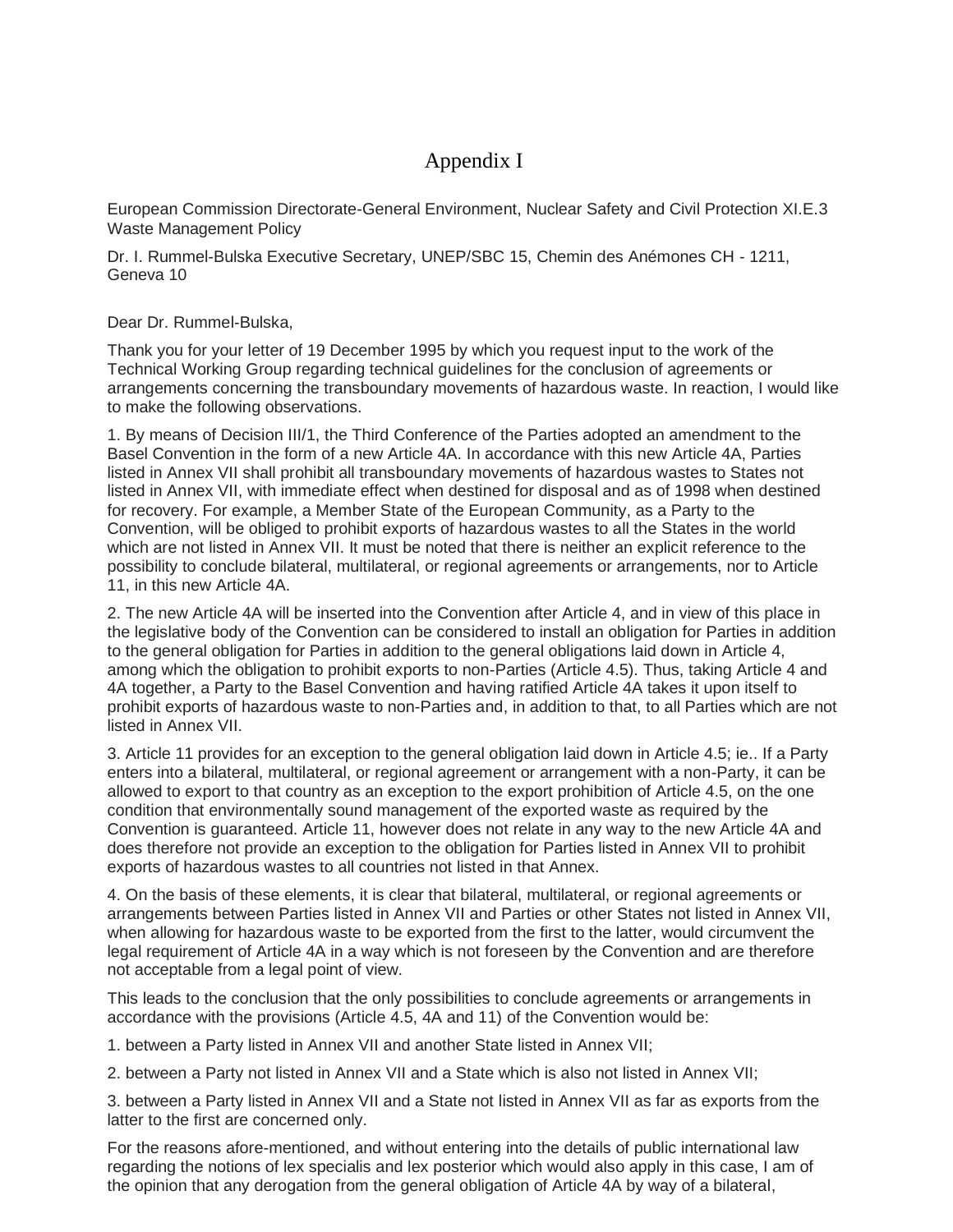multilateral or regional agreement or arrangement would be a violation of the spirit and the provisions of the Convention.

In addition, I would like to inform you that the European Community discussed this matter and agreed upon the position as indicated above at the meeting of Council of Ministers of the Environment of 6 October 1995. Moreover, the EC is currently in the process of transposing the requirement of the new Article 4A into Community law in accordance with this position. Procedures for the ratification for the amendment will be started as soon as possible.

In view of the above, I am unable to provide you with any input with regard to technical guidelines for assistance concerning agreements or arrangements under Article 11 which would be in contravention of Article 4A.

However, as regards the remaining possibilities for concluding agreements or arrangements (eg. under 4), I enclose for your information a draft model agreement elaborated by the Directorate General for External Economic Relations (DG I) which may serve as a guideline for the Commission services in the negotiation of possible agreements with third countries in conformity with the mandate from the Council to the Commission in this respect of October 1994.

Yours sincerely,

L. Kramer

Head of Unit

(Original Letter available upon request from the Basel Convention Secretariat or EU Commission).